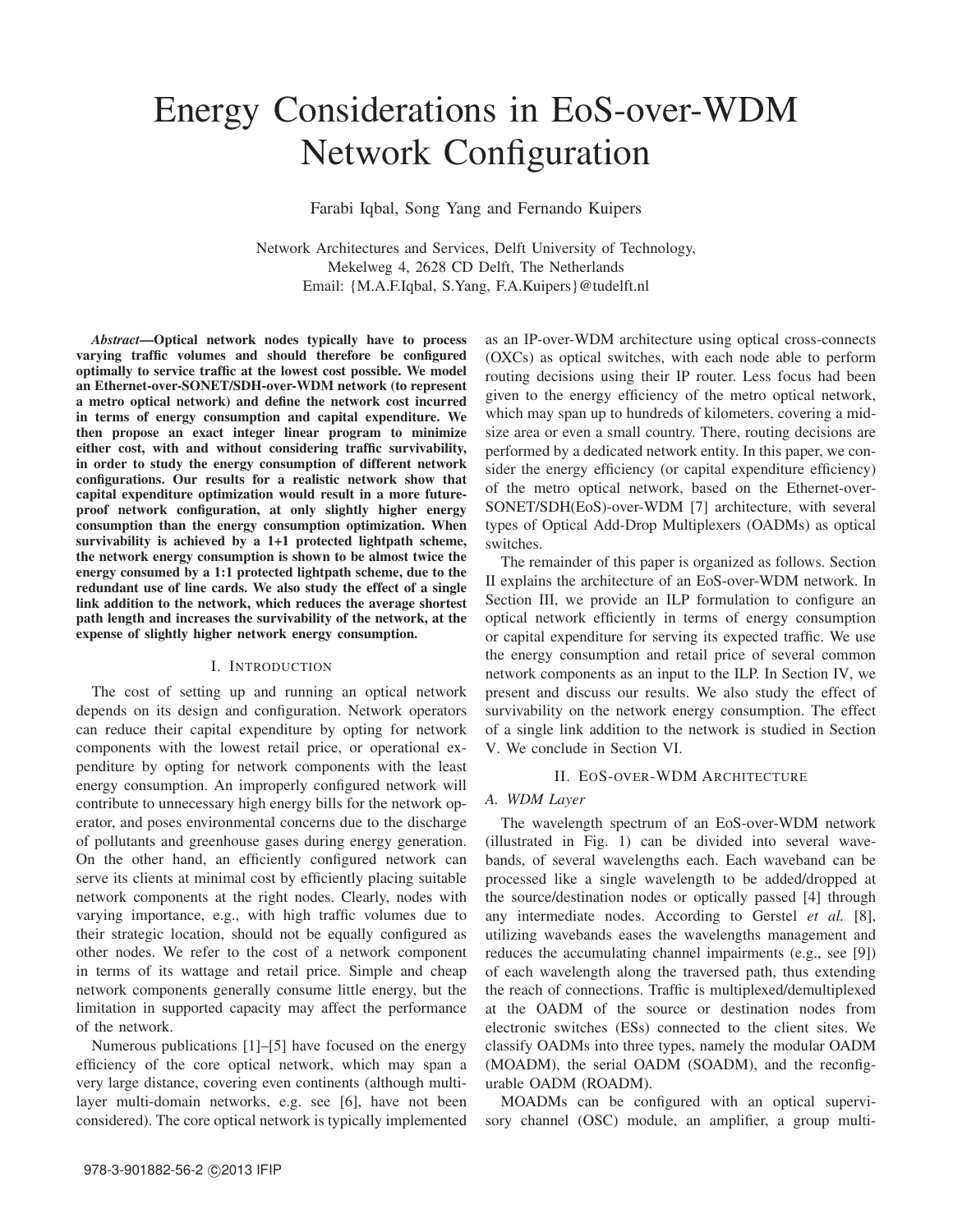

Fig. 1. An example of part of an EoS-over-WDM architecture.

plexer/demultiplexer (GMD), and a set of channel multiplexers/demultiplexers (CMDs) for each incident link. OSC uses an out-of-band wavelength for exchanging control and monitoring information between nodes. Amplifiers compensate attenuations, allowing longer reach connections. GMDs separate/combine the wavelength spectrum into/from several groups of wavebands, and multiplex/demultiplex the wavebands into/from an optical fiber. CMDs separate/combine individual wavebands into/from individual wavelengths, and multiplex/demultiplex the wavelengths into/from an optical fiber. We assume that two types of CMDs can be connected to a GMD, namely the CMD4 with four wavelength ports or the CMD8 with eight wavelength ports. For a band of eight wavelengths, the CMD4 can only utilize half of the wavelengths, while the CMD8 can utilize all eight wavelengths.

SOADMs can be configured with an OSC, an amplifier, and a set of CMDs for each incident link. SOADMs use cascaded CMD8s to add/drop traffic. We assume that up to three CMD8s can be put in series for each incident link, yielding 24 wavelength capacities. A SOADM is cheaper and smaller than a MOADM, though with lower capacity support. SOADMs are mostly used in nodes with low traffic volumes. Both MOADMs and SOADMs are not reconfigurable, where wavelengths to be added or dropped are planned beforehand [10], and adjustment will require manual intervention.

ROADMs can be configured with an OSC, an amplifier, a variable amplifier, a wavelength selective switch (WSS), and a set of CMDs for each incident link, and an optical power monitor (OPM) between each pair of WSSs. Variable amplifiers function similarly to an amplifier, except that their gain can be dynamically adjusted rather than being fixed. Although a ROADM is more expensive than a MOADM or a SOADM, WSSs allow automated adding, dropping or rerouting of any wavelength to any port while connecting up to nine nodes [11]. MOADMs and SOADMs can only connect up to two nodes. CMDs are still needed to multiplex/demultiplex wavelengths into/from fibers. We assume that two types of CMDs can be connected to the WSS, namely the CMD8 or the CMD44 with 44 wavelength ports. Apart from higher wavelength support, CMD44s are also passive, consuming no energy. However, a CMD44 is more expensive than a CMD8. OPMs and variable amplifiers are used for power equalization between WSSs.

# *B. EoS Layer*

Electronic switches (ESs) encapsulates/de-capsulates Ethernet streams to/from SONET/SDH wavelengths by slots of card modules using the electronic cross-connect (XC) module. We assume that an ES has fourteen slots [12] available for card modules. Since two slots are used for the crossconnect (XC) modules, only twelve slots are available for card modules (SONET/SDH or Ethernet). Each CMD in the WDM layer is connected to a SONET/SDH card. We assume that two types of Ethernet card modules are used in the ESs, namely the 1·10GE and 4·GE card modules. A 1·10GE card module supports an OC-192 request, while a 4·GE card module supports up to four OC-24 requests. Requests can be unprotected, 1:1 protected or 1+1 protected. Protected connections utilize two link-disjoint dedicated paths, with the primary path transmitting data while the backup path is only activated [13] in case of the unavailability of the primary path. An unprotected connection or a 1:1 protected connection uses a single line card at both ends of the connection. 1+1 protected connections employ two line cards at both ends of the connection that transmit data simultaneously on both paths, protecting against the failure of a link or line card.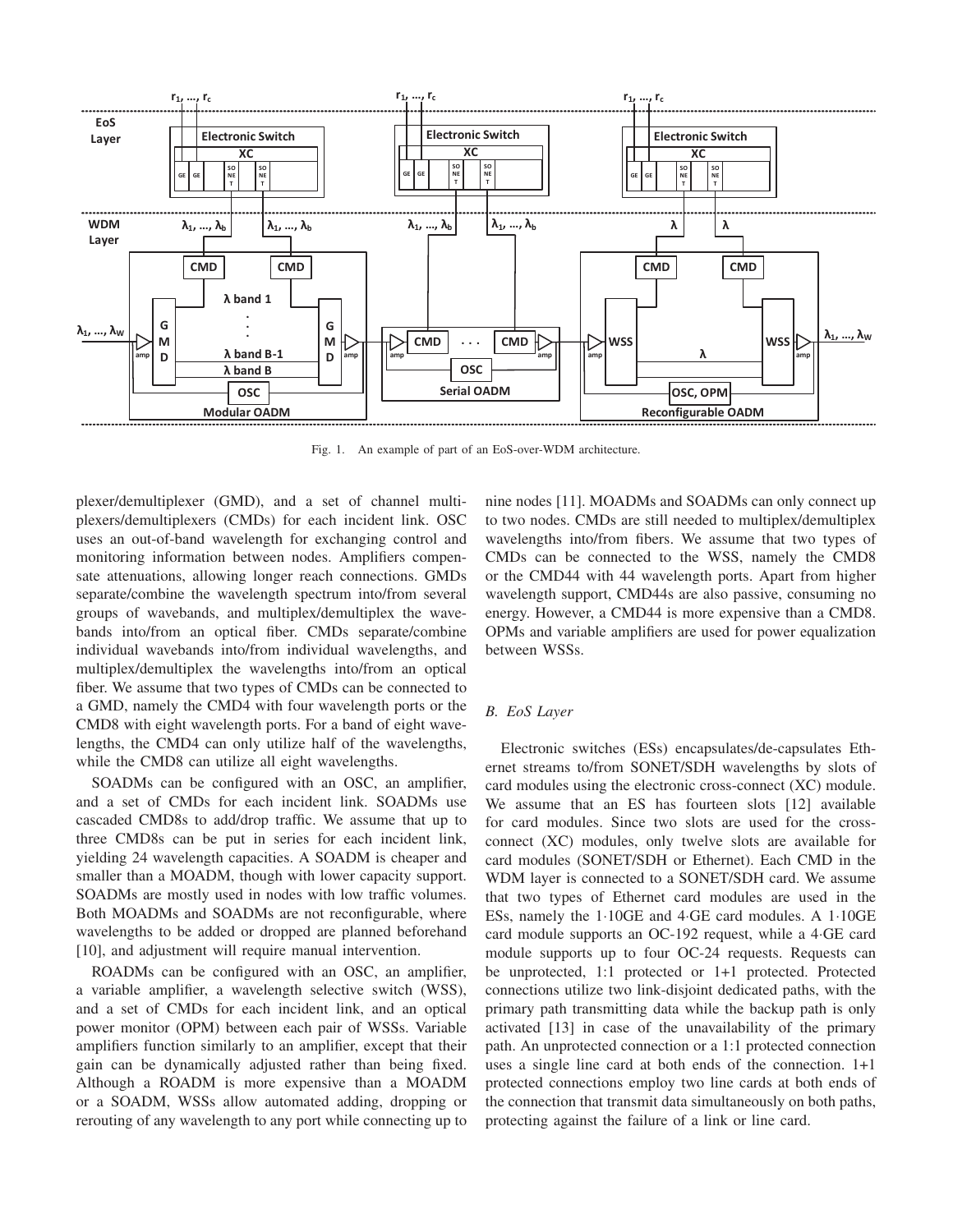# III. DESIGN OPTIMIZATION

# *A. Problem Formulation*

We represent a network by an undirected graph  $G = (\mathcal{N}, \mathcal{E})$ consisting of a set  $N$  of N nodes and a set  $\mathcal E$  of E links of W wavelengths. A node from the set  $\mathcal N$  is denoted by n, while a link from the set  $\mathcal E$  between nodes u and v is denoted by  $(u, v)$ . A request from the set  $\mathcal R$  is denoted by the tuple  $r = \langle s, d, c \rangle$  where s is the source node, d is the destination node and  $c$  is the capacity. Given  $R$ , the network configuration problem is to allocate suitable network components at each  $n$ such that all  $r$  are accommodated using minimal costs.

# *B. ILP Constants and Variables*

| $\mathcal{A}_{uv}$     | is 1 if $(u, v)$ exists; 0 else                                  |
|------------------------|------------------------------------------------------------------|
| $D_n$                  | number of links incident to node $n$                             |
| $C_1/C_2/C_{10}$       | cost of an OSC/OPM/XC                                            |
| $C_3/C_4$              | cost of an amplifier/variable amplifier                          |
| $C_5/C_6$              | cost of a GMD/WSS                                                |
| $C_7/C_8/C_9$          | cost of a CMD4/8/44                                              |
| $C_{11}/C_{12}/C_{13}$ | cost of a SONET/4.GE/10.GE card module                           |
| ε                      | tiebreaker cost                                                  |
| $x_{n1}/x_{n2}/x_{n3}$ | is 1 if $n$ is a (M/S/R)OADM; 0 else                             |
| $x_{n11}/x_{n12}$      | is 1 if a CMD4/8 is in MOADM $n$ ; 0 else                        |
| $x_{n32}/x_{n33}$      | is 1 if a CMD8/44 is in ROADM $n$ ; 0 else                       |
| $S_{n11}/S_{n12}$      | number of CMD4/8s in MOADM $n$                                   |
| $S_{n22}$              | number of CMD8s in SOADM $n$                                     |
| $S_{n32}/S_{n33}$      | number of CMD8/44s in ROADM $n$                                  |
| $S_{n4}$               | number of ESs at $n$                                             |
|                        | $S_{n41}/S_{n42}/S_{n43}$ number of SONET/4.GE/1.10GE            |
|                        | card modules in ES $n$                                           |
| $Z_{n11}/Z_{n33}$      | number of wavelengths added or dropped by                        |
|                        | CMD4/CMD44 at $(M/R)$ OADM $n$                                   |
|                        | $Z_{n12}/Z_{n22}/Z_{n32}$ number of wavelengths added or dropped |
|                        | by CMD8 at $(M/S/R)OADM n$                                       |
| $T_{n1}/T_{n2}$        | number of OC-24/OC-192 connections                               |
|                        | added or dropped at $n$                                          |
| $T_{n3}$               | number of wavelengths optically passed at $n$                    |
| $P_{ruv}/B_{ruv}$      | is 1 if the primary/backup path of                               |
|                        | r uses $(u, v)$ ; 0 else                                         |

## *C. ILP formulation*

# Minimize:

$$
\sum_{n \in \mathcal{N}} D_n \left( x_{n1}(C_1 + C_3 + C_5) + x_{n2}(C_1 + C_3) \right)
$$
  
+ 
$$
\sum_{n \in \mathcal{N}} D_n x_{n3} \left( C_1 + C_2 \frac{D_n - 1}{2} + C_3 + C_4 + C_6 \right)
$$
  
+ 
$$
\sum_{n \in \mathcal{N}} D_n \left( C_7 S_{n11} + C_8 (S_{n12} + S_{n22} + S_{n32}) \right) \qquad (1)
$$
  
+ 
$$
\sum_{n \in \mathcal{N}} \left( C_9 S_{n33} + C_{10} S_{n4} + C_{11} S_{n41} \right)
$$
  
+ 
$$
\sum_{n \in \mathcal{N}} \left( C_{12} S_{n42} + C_{13} S_{n43} + \varepsilon T_{n3} \right)
$$

### Configuration Constraints:

$$
x_{n1} + x_{n2} + x_{n3} = 1 \qquad \qquad \forall n \in \mathcal{N} \quad (2)
$$

$$
x_{n11} + x_{n12} \le 2x_{n1} \qquad \forall n \in \mathcal{N} \quad (3)
$$

$$
x_{n32} + x_{n33} \le 2x_{n3} \qquad \forall n \in \mathcal{N} \quad (4)
$$

$$
S_{n11} + S_{n12} \le 9x_{n1} \qquad \forall n \in \mathcal{N} \quad (5)
$$

$$
S_{n22} \le 3x_{n2} \qquad \forall n \in \mathcal{N} \quad (6)
$$

$$
S_{n32} + S_{n33} < 9x_{n32} + 2x_{n33} \qquad \forall n \in \mathcal{N} \quad (7)
$$

$$
S_{n41} + S_{n42} + S_{n43} \le 12S_{n4} \qquad \forall n \in \mathcal{N} \quad (8)
$$

$$
Z_{n11} \le 4S_{n11} \qquad \qquad \forall n \in \mathcal{N} \quad (9)
$$

$$
Z_{n12} + Z_{n22} + Z_{n32} \le 8(S_{n12} + S_{n22} + S_{n32}) \quad \forall n \in \mathcal{N}
$$
 (10)

$$
Z_{n33} \le 44S_{n33} \qquad \qquad \forall n \in \mathcal{N} \text{ (11)}
$$

$$
2T_{n1} \le 4S_{n42} \qquad \qquad \forall n \in \mathcal{N} \text{ (12)}
$$

$$
2T_{n2} = S_{n43} \qquad \qquad \forall n \in \mathcal{N} \text{ (13)}
$$

$$
S_{n41} = S_{n11} + S_{n12} + S_{n22} + S_{n32} + S_{n33} \quad \forall n \in \mathcal{N}
$$
 (14)

# Connection Request Constraints:

$$
Z_{n11} + Z_{n12} + Z_{n22} + Z_{n32} + Z_{n33} = T_{n1} + T_{n2} \,\,\forall n \in \mathcal{N} \quad (15)
$$

$$
T_{n1} = \sum_{r \in \mathcal{R}} 1 \,\forall n \in \mathcal{N} : (n = s \text{ or } d) \& c = \text{OC-24} \tag{16}
$$

$$
T_{n2} = \sum_{r \in \mathcal{R}} 1 \,\forall n \in \mathcal{N} : (n = s \text{ or } d) \& c = \text{OC-192} \quad (17)
$$

$$
T_{n3} = \sum_{r \in \mathcal{R}} \sum_{v \in \mathcal{N}} (P_{rnv} + B_{rnv}) \,\forall n \in \mathcal{N} : n \neq s \tag{18}
$$

$$
\sum_{u \in \mathcal{N}} P_{ruk} = \sum_{v \in \mathcal{N}} P_{rkv} \,\,\forall r \in \mathcal{R}, k \in \mathcal{N} : k \neq s \text{ or } d \quad (19)
$$

$$
\sum_{u \in \mathcal{N}} B_{ruk} = \sum_{v \in \mathcal{N}} B_{rkv} \,\,\forall r \in \mathcal{R}, k \in \mathcal{N} : k \neq s \,\,\text{or} \,\, d \quad (20)
$$

$$
\sum_{u \in \mathcal{N}} P_{rud} = \sum_{v \in \mathcal{N}} P_{rsv} = \sum_{u \in \mathcal{N}} B_{rud} = \sum_{v \in \mathcal{N}} B_{rsv} = 1 \ \forall r \in \mathcal{R} \quad (21)
$$

$$
\sum_{u \in \mathcal{N}} P_{rdu} = \sum_{v \in \mathcal{N}} P_{rvs} = \sum_{u \in \mathcal{N}} B_{rdu} = \sum_{v \in \mathcal{N}} B_{rvs} = 0 \ \forall r \in \mathcal{R} \quad (22)
$$

$$
P_{ruv} + P_{rvu} + B_{ruv} + B_{rvu} \le 1 \,\forall r \in \mathcal{R}, (u, v) \in \mathcal{E} \quad (23)
$$

$$
\sum_{r \in \mathcal{R}} (P_{ruv} + B_{ruv}) \le A_{uv} W \ \forall (u, v) \in \mathcal{E}
$$
 (24)

Our ILP formulation can be used for energy consumption minimization by using wattage of network components as the cost C, or capital expenditure minimization by using the retail price of network components as the cost  $C$ . The costs incurred by network components are taken from Table I. The actual cost may be higher since we do not consider the cost of chassis, cooling, conditioning, software or deployment. We assume that sub-components are compatible with each other, regardless of vendors and model variants. The listed costs merely serve as a benchmark of the sub-components, since costs do differ according to vendors, model variants and time of purchase. Since the ILP objective is to minimize the network cost, and not to allocate traffic over the shortest (in hops) paths, traffic may be assigned to a longer path, if the cost of using the longer path is equal to the cost of the shortest path. Hence, we add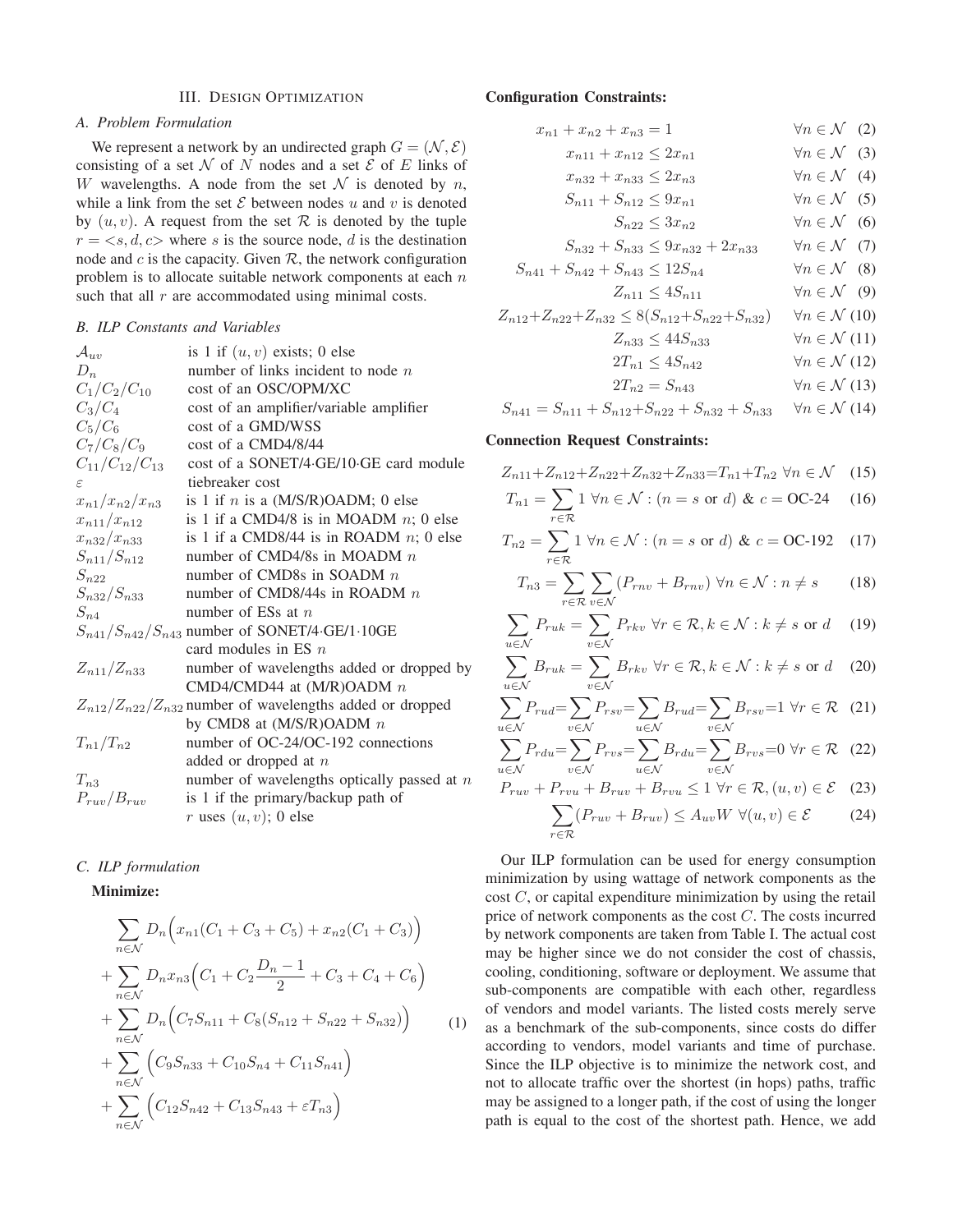| Network Component | Sub Component             | <b>ILP</b> Notation | Wattage (W)  | Source   | Retail Price (USD) | Source |
|-------------------|---------------------------|---------------------|--------------|----------|--------------------|--------|
| <b>MOADM</b>      | <b>OSC</b>                | C1                  | 45           | [14]     | 5,638              | $[15]$ |
|                   | amplifier                 | C3                  | 35           | [11]     | 11,813             | $[15]$ |
|                   | <b>GMD</b>                | C5                  | 45           | [14]     | 34,390             | $[16]$ |
|                   | CMD4                      | C7                  | 15           | $[17]$   | 14,795             | $[15]$ |
|                   | CMD <sub>8</sub>          | C8                  | 20           | [17]     | 21,728             | $[15]$ |
| <b>SOADM</b>      | <b>OSC</b>                | $\overline{C1}$     | 45           | [14]     | 5,638              | $[15]$ |
|                   | amplifier                 | C <sub>3</sub>      | 35           | [11]     | 11,813             | $[15]$ |
|                   | CMD <sub>8</sub>          | C8                  | 20           | [17]     | 21,728             | $[15]$ |
| <b>ROADM</b>      | $\overline{\mathrm{OSC}}$ | C1                  | 45           | [14]     | 5,638              | $[15]$ |
|                   | <b>OPM</b>                | C2                  | 70           | $[11]$   | 21,773             | $[15]$ |
|                   | amplifier                 | C3                  | 35           | [11]     | 11,813             | $[15]$ |
|                   | variable amplifier        | C <sub>4</sub>      | 50           | [11]     | 16,484             | $[15]$ |
|                   | <b>WSS</b>                | C6                  | 126          | $[5]$    | 115,500            | $[15]$ |
|                   | CMD <sub>8</sub>          | C8                  | 20           | $[17]$   | 21,728             | $[15]$ |
|                   | CMD44                     | C9                  | $\mathbf{0}$ | [18]     | 32,450             | $[15]$ |
|                   | $\overline{XC}$           | $\overline{C10}$    | 70           | [19]     | 41,250             | $[15]$ |
| ES                | SONET card module         | C11                 | 18           | [20]     | 16,830             | $[15]$ |
|                   | 4.GE card module          | C12                 | 28           | $^{[5]}$ | 8,195              | $[15]$ |
|                   | $1.10GE$ card module      | C13                 | 38           | $^{[5]}$ | 14,685             | $[15]$ |

TABLE I NETWORK COMPONENTS COSTS.

a small routing-dependent cost  $\varepsilon = 0.00001$  as a tiebreaker when the network component costs for both paths are equal.

Configuration constraints ensure that enough network components are available at each node. A node can be a MOADM, a SOADM, or a ROADM (Eq. 2). A MOADM can be inserted with up to nine filters (Eq. 5) from any mix of CMD4 and CMD8 (Eq. 3), for each incident link. A SOADM can be inserted with up to three CMD8 filters (Eq. 6), for each incident link. A ROADM can be inserted with up to nine CMD8 filters, or two CMD44 filters (Eq. 7), or any mix of them (Eq. 4), for each incident link. An ES can be inserted with up to twelve card modules (Eq. 8). Enough filters should be available at nodes (Eqs. 9-11). Eqs. 12-13 ensure that connections are serviced by card modules with the appropriate capacity (change  $2T_{n1}$  to  $T_{n1}$  and  $2T_{n2}$  to  $T_{n2}$  for unprotected and 1:1 protected connections). Enough SONET card modules should be available at nodes (Eq. 14).

Connection request constraints ensure flow conservation. All requests must be serviced (Eq. 15). The number of OC-24/OC-192 connections added/dropped at  $n$  is checked by Eq. 16 and Eq. 17. The number of wavelengths optically passed at  $n$  is checked by Eq. 18 (omit  $B_{rnv}$  for unprotected connections). Eqs. 19-20 ensure that any connection entering an intermediate node should exit it (omit Eq. 20 for unprotected connections). Eqs. 21-22 ensure that paths start from the source node and end at the destination node (omit  $B_{rud}, B_{rsv}, B_{rdu}$  and  $B_{rvs}$ for unprotected connections). Eq. 23 assumes that the links are unidirectional and protection is achieved via link-disjoint paths (omit  $B_{ruv}$  and  $B_{rvu}$  for unprotected connections). Eq. 24 ensures that paths are routed through viable links (omit  $B_{ruv}$  for unprotected connections).

## IV. ANALYSIS

We used the IBM ILOG/CPLEX software to solve the ILP formulation. We studied a network topology with 22 nodes and 28 links as illustrated in Fig. 2 (without the dotted lines), which represents the SURFnet network [21] in The Netherlands. The



Fig. 2. Network topology (dotted lines are candidate links, see Section V).

average number of incident links of network nodes is 2.55. The wavelength spectrum of the network is divided into nine wavebands of eight wavelengths each. We assume that each link can support up to 88 wavelengths. Hence, the maximum number of usable wavelengths is 72 per link, with the exception of links connecting two ROADMs, which may support all 88 wavelengths. Nodes with number of incident links higher than two are predefined as ROADMs. Each request is generated with a random source and destination node, and of either OC-24 or OC-192 capacity according to the distribution 4:1. Connections are assumed to have infinite holding time. All simulation results are averaged over a thousand runs.

As illustrated in Fig. 3, the energy objective would save up to 5.4MWh yearly compared to the expenditure objective, while the expenditure objective would save up to 0.65 million USD compared to the energy objective. Both objectives perform similarly at low traffic volumes. The maximum deviation of the average values in Fig. 3a at 95% confidence interval is 0.1692MWh, and 0.0112 million USD for Fig. 3b. The network costs increase almost linearly with the increase in traffic since the network costs are dominated by the number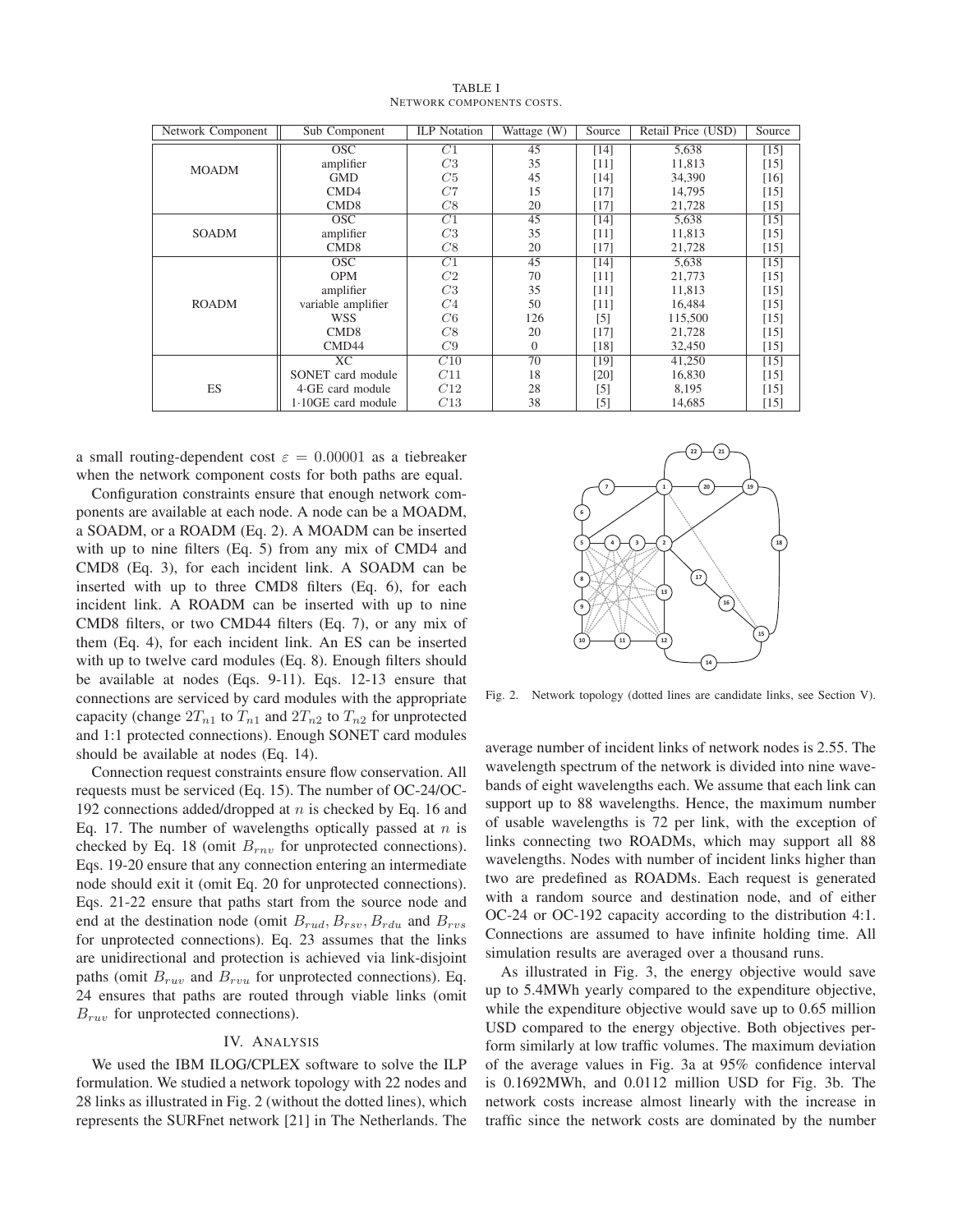

Fig. 3. Average network costs for unprotected connections.



Fig. 4. Average number of network components.

of card modules used in ESs, which increases linearly with the increase of requests.

We refer to Fig. 4 to differentiate between the network components selection of both objectives. The maximum deviation of the average values in Fig. 4a at 95% confidence interval is 0.0967, and 0.5135 for Fig. 4b. Although a CMD44 is passive, while CMD4 and CMD8 are not, the high cost of



Fig. 5. Average energy consumption per protection scheme.

all other network components in ROADM (e.g., WSS and OPM) prevents CMD44 from being the optimal choice for both objectives at low traffic. More ROADMs are selected by the expenditure objective than the energy objective at medium and high traffic volumes. Using ROADMs brings flexibility to the network, which can be more future-proof since ROADMs can switch traffic without restriction on colour and direction. At low traffic volumes, SOADMs utilizing CMD8 are preferred for both objectives due to its low cost, at the trade-off of lower capacity. As the traffic volume increases, using SOADMs is no longer a viable option and MOADMs utilizing either CMD4 or CMD8 are used instead. The cost associated to network components plays a vital role to their selection in both objectives. For example, the expenditure objective would ignore ROADMs completely if the retail price of a WSS were to increase two-fold, and ignore MOADMs completely if the retail price of a WSS were to be cut in half. In the considered scenario, we believe that the increased flexibility and capital expenditure savings gained by the expenditure objective outweigh the energy savings from the energy objective.

From Fig. 5, the 1+1 protection scheme that uses redundant line cards has the highest network energy consumption for all traffic volumes, since line cards are the major energy consumers in the network. The maximum deviation of the average values in Fig. 5 at 95% confidence interval is 0.1067 MWh. Since unprotected and 1:1 protected requests use the same amount of line cards, the energy consumption did not differ much. 1:1 protected connections will succumb to the failure of line cards while 1+1 protected connections will not.

# V. NETWORK AUGMENTATION

Optical networks are not static, and will continuously grow to cater for the ever-increasing number of clients. The network capacity can then be improved by adding more network components, or by adding more network links to reduce the distance traversed by connections. We employ a pre-selection strategy [22] to maximize the positive effects of the link addition. We ensure that an added link conserves the ring design, and the initial shortest path between the nodes is more than three hops, as illustrated by the dotted lines in Fig. 2. A traffic request with a long shortest path might be able to traverse the new link for a shorter path. For example, by adding a link between nodes 2 and 10 in Fig. 2, the average shortest